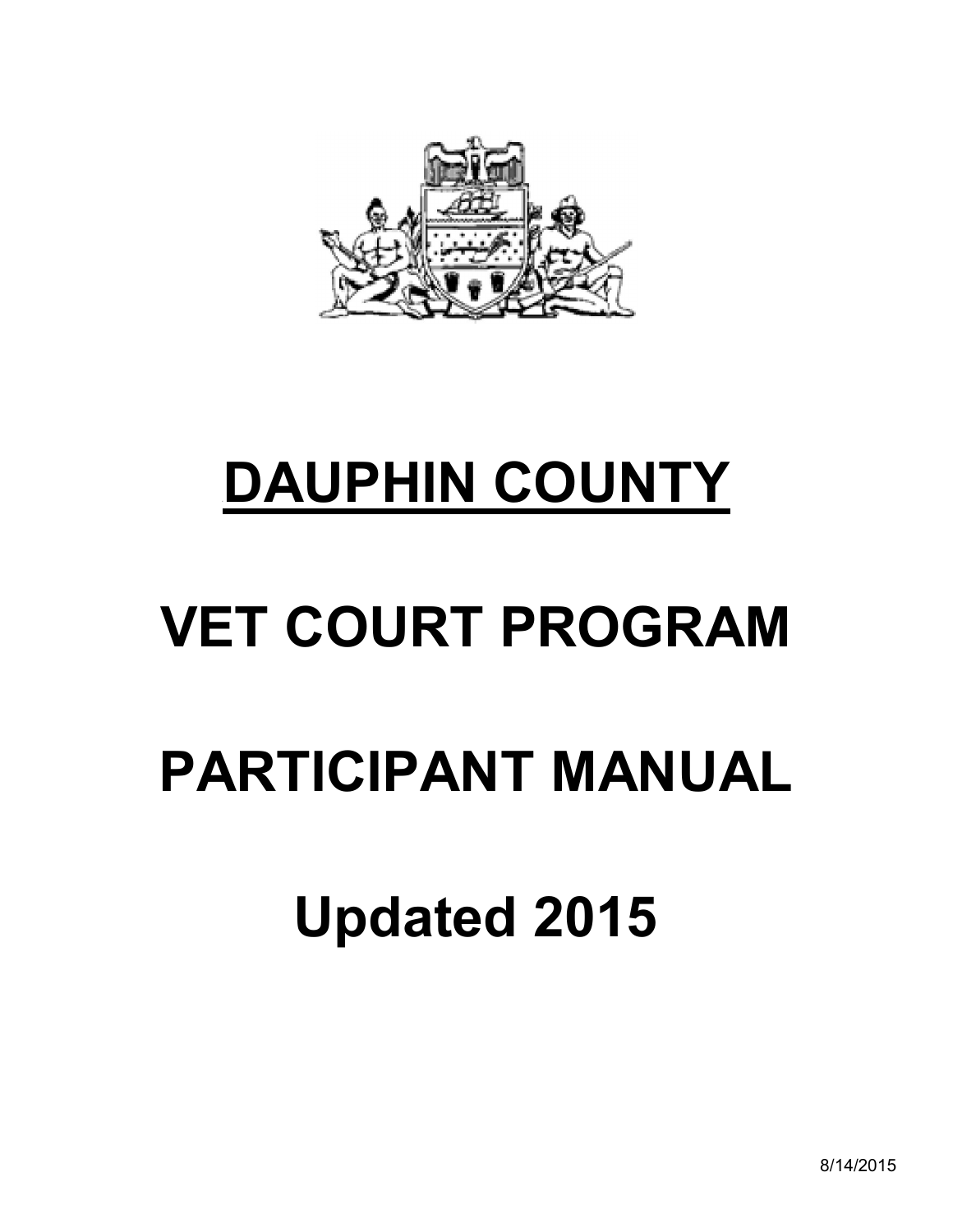#### **DISCLAIMER**

The information contained in this manual is intended solely for the use of the Dauphin County Veterans' Court program and its participants. All information contained herein is subject to modification as directed by the Honorable President or/and Presiding Veterans' Court Judge of Dauphin County. This manual is not intended to answer every question about the Veterans' Court program. It is, however, a valuable source of information and we hope participants will use it. This manual is not designed to provide or give legal advice. Any questions regarding the status of outstanding criminal case(s), Pre-trial, Probation, Parole, or/and Veterans' Benefits information, should be reviewed with the appropriate authority – be it an Attorney, Federal, State, or County Probation Officer, or other authority.

*Information about this program, as well as forms and applications, can also be found on the Dauphin County website under the Office of the District Attorney link. Please go to the following web address and click on "Criminal Justice, District Attorney" for more information:* **http://www.dauphincounty.org/government/Publicly-Elected-Officials/District-Attorney/Pages/Veterans-Court.aspx**

## **Purpose of the Veterans' Court Program**

The Dauphin County Veterans' Court Program is specifically designed for veterans involved in the Criminal Justice System. The intention is to place you, as related to your individually developed treatment plan, into an intensive drug, alcohol, and/or mental health treatment program coupled with court intervention as an alternative to incarceration to help you return to a productive and healthy lifestyle.

There are a lot of people supporting you – the Treatment Team, Mentors, as well as other participants in the program. We look forward to working with you as you work towards your successful completion of Veterans' Court and take steps towards a clean, sober, and healthy life.

Many Veterans are known to have a warrior's mentality and often do not address treatment needs for physical and psychological health care. Often those referred to the Veterans' Treatment Court are homeless, helpless, in despair, suffering from alcohol or drug addiction, and others have serious mental illnesses. Your life may have been spiraling out of control.

Without the collaboration of the VA Medical Center, multiple Dauphin County Departments, the Veterans' Treatment Court, Volunteer Veteran Mentors and community health care providers, many Veterans' would continue to have their illnesses untreated and would suffer the consequences of the traditional criminal justice system of jail or prison.

This Collaboration of unique partners affords the opportunity for you to regain stability in your life, to have your families strengthened, to have housing for the homeless, and to have employment for the employable.

Within the 9 county areas supported by the Lebanon VA, there have been more than 330 referrals and more than 60 Veterans participating in a Veterans' Court program. The referrals include Veterans from Vietnam, Persian Gulf, Operation Enduring Freedom /Operation Iraqi Freedom and Grenada.

The goal of the Veterans Justice Outreach is to assist as many Veterans as possible to reduce incarceration, recidivism and contribute to society. It's just another way for Lebanon VA Medical Center and the many supporters of Veterans in the community are working hard to help Veterans rehabilitate and improve their health and well-being.

Assisting the court is a team of 25 volunteer Veteran Mentors. The pool of veteran mentors includes those who have served on several fronts, including Vietnam and Desert Shield, among other conflicts. While in court, a mentor will be assigned to meet with you, discuss any ongoing problems, or issues of interest. You and your mentor will work to bring any issues to the attention of the court that the court can assist in resolving. This relationship promotes and fosters through encouragement a "can do" attitude that you can accomplish your goals in treatment, that you are not alone, and that your mentor is here for you.

8/14/2015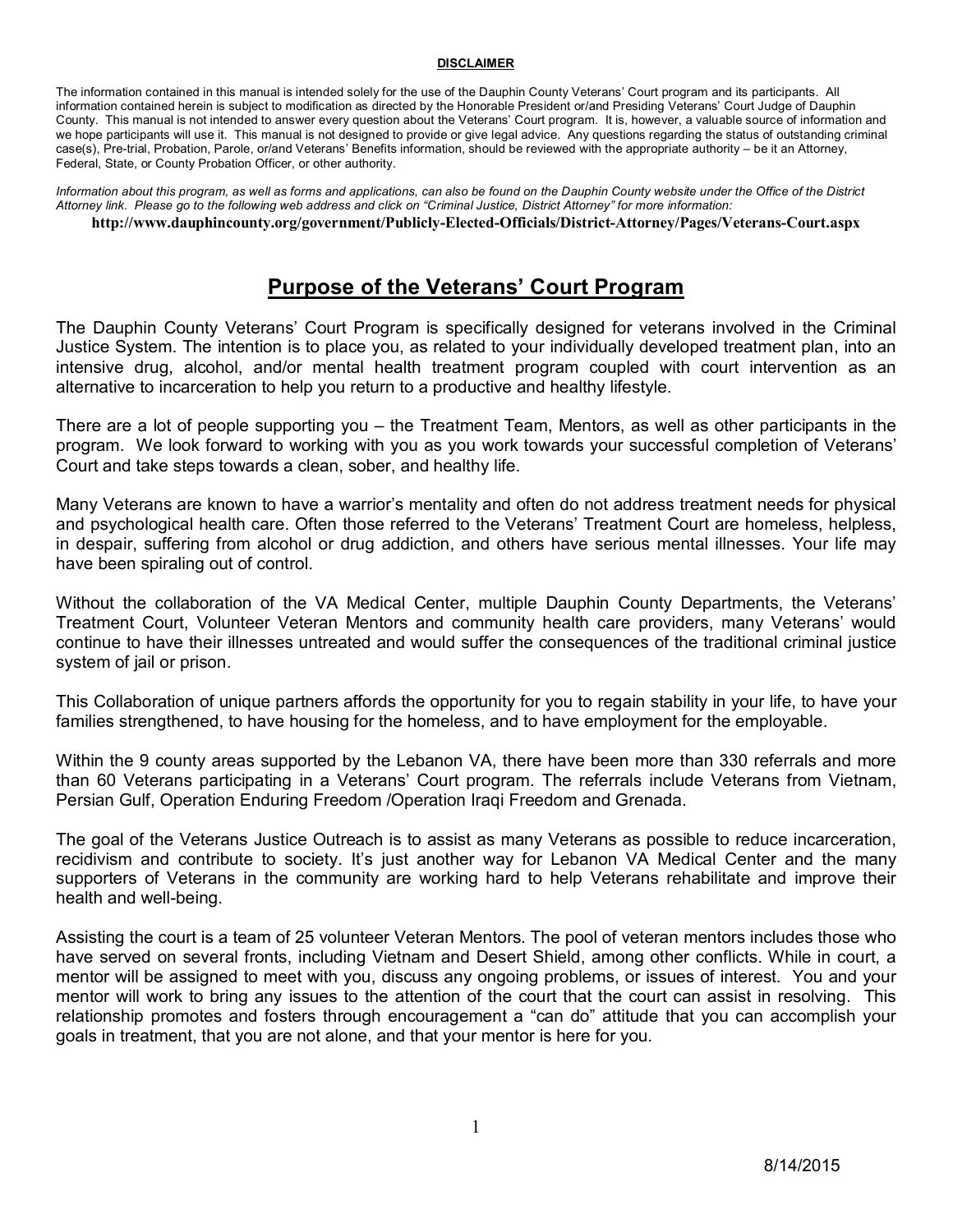The volunteer Veteran Mentors do not waver in their commitment, time, or dedication, despite the fact they are not monetarily compensated for their time or expertise. Faithfully they are present, ready to serve at every Veteran's Treatment Court session - without reservation. We as a program are appreciative and proud of their commitment and eagerness to serve.

WELCOME to the Veterans' Court Program!

## **1. Program Overview**

In this section, you will learn about the rules of the program, factors the team considers when deciding whether to accept a Veteran into this court, length of the program, the different circumstances surround each case that may impact on which "track" a Veteran is placed, and information about the phases of the program.

#### **1.1 Basic Program Rules**

- a) **SHOW UP.** Be on time for treatment, groups, other meetings and Veterans' Court sessions.
- b) **BE HONEST.** We can work through almost any problem together if you are truthful with us. Of all the rules, this is often the most difficult. The program staff and the Court expect you to be honest in all areas of your life. DO NOT attempt to falsify records, conceal alcohol or other drug use or tamper with or dilute your urine tests. Eventually, you will get caught.

#### c) **Listen, Participate, Ask Questions, & Share Your Experiences.**

It will be necessary to make life adjustments in order to be fully engaged in recovery. This program is about accountability, personal responsibility and healing.

#### **1.2 Referral Sources for Applicants**

Referrals to the Veterans' Court program may originate from, but are not limited to, the following sources:

-Police Officers -Self-referrals -Magisterial District Judges -Public/Private Defense Attorneys -District Attorneys -Probation Officers -Judges -Family members -Veteran's Administration -Jail staff

#### **1.3 Applicant Eligibility**

Screening for entrance into the program will be available to those defendants who are:

-Detained at the Dauphin County Prison,

-Currently on Pre-Trial supervision,

-Currently on Probation supervision, or/and who are

-Awaiting preliminary hearing before a Magisterial District Justice for an eligible criminal offense.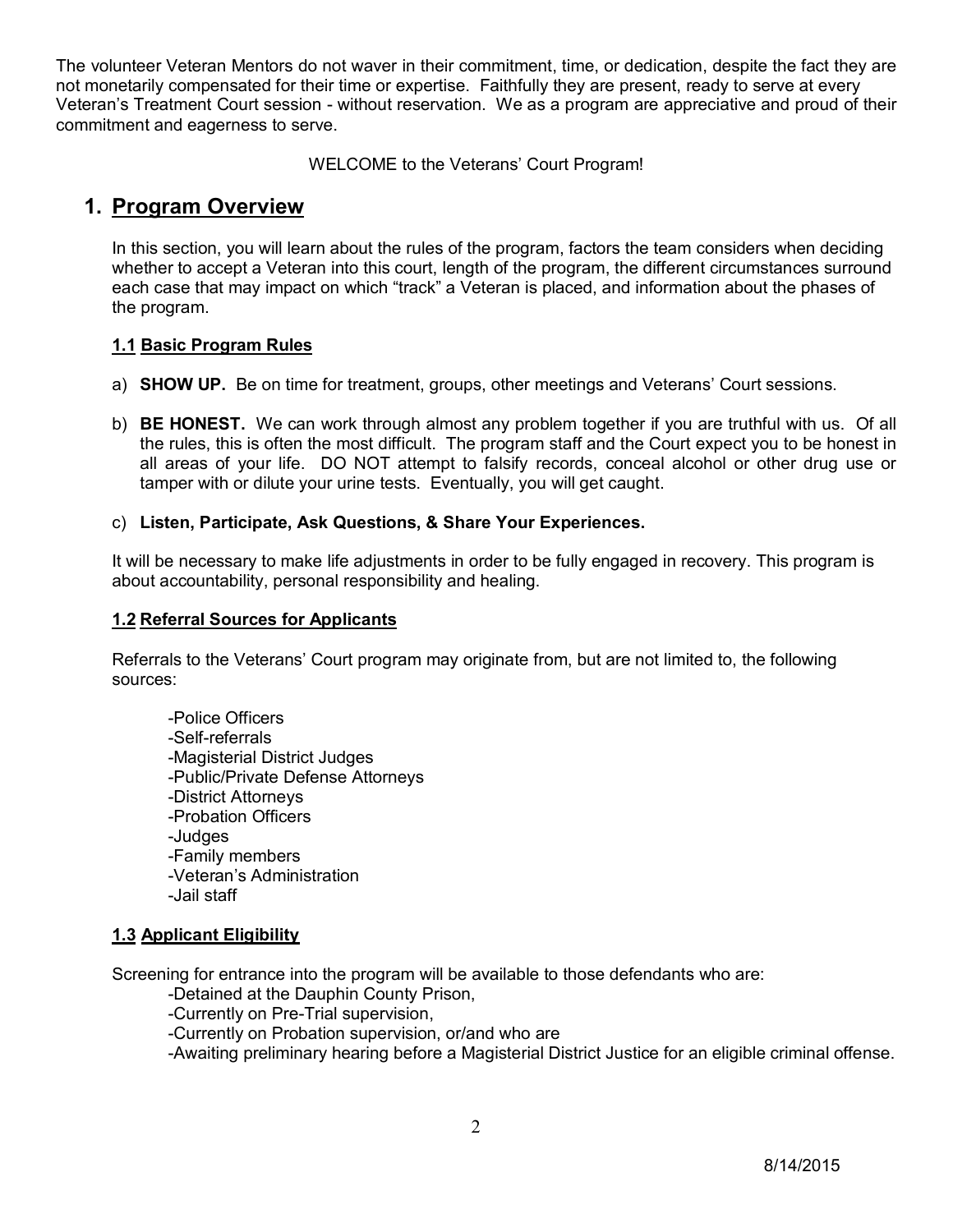Informed consent will be obtained for evaluation and consideration by the Court Team and again at the point of acceptance into Veteran's Court.

#### **The Offender shall voluntarily agree to participate in, and be subject to rules, all guidelines of supervision, regulations, and sanctions of the Veterans' Court program.**

#### *An individual meeting the following criteria may apply for admission into the Veterans' Court program:*

- 1. Veteran of the United States Armed Forces.
- 2. Resident of Dauphin County.
- 3. Charged with or facing revocation of either certain felonies or any misdemeanor offenses.
- 4. Batterers' or Anger Management need.
- 5. Meets one of the following clinical criteria:
	- a. TBI (Traumatic Brain Injury),
	- b. MST (Military Sexual Trauma),
	- c. Drug/Alcohol Addiction,
	- d. Other Axis I diagnoses that include, but are not limited to:
		- i. PTSD (Post-Traumatic Stress Disorder)
		- ii. Major Depression,
		- iii. Bipolar Disorder,
		- iv. Schizophrenia,
		- v. Schizoaffective Disorder,
	- e. Other Axis II psychological and/or substance abuse problem(s) requiring treatment/support.
- 6. Veterans with co-occurring disorders (mental health and substance use) will be evaluated for Veteran's Court if they otherwise meet the eligibility criteria, but may be referred to Drug Court and/or Mental Health Court if determined more appropriate, or rejected if those issues/disorders would prohibit satisfactory completion of any veteran's court sentence/program, or/and Probation & Parole rules.

#### *Disqualifying factors may include but are not limited to:*

- 1. The type of discharge from Armed Forces.
- 2. The sentencing requirements based on the prior record score and seriousness of the offense.
- 3. Whether the individual is in need of treatment.
- 4. Charges include a violent felony, a Megan's Law offense, and/or a firearm charge.

#### **1.4 Participant Tracks**

There are three (3) potential tracks in the Veterans' Court Programming. A track is selected for you by the Treatment Team based on a variety of factors. The two (2) most important factors considered are your:

-Prior Criminal History, and -Nature and Severity of the Current Criminal Charges.

Each participant, regardless of program track, is required to complete all recommended treatment, remain drug and alcohol free, attend the Court sessions as directed, refrain from criminal activity, and comply with all conditions of supervision. Participants are expected to participate in and complete numerous pro-social, treatment-oriented activities based on an individualized treatment plan. Typically, these may include but are not limited to: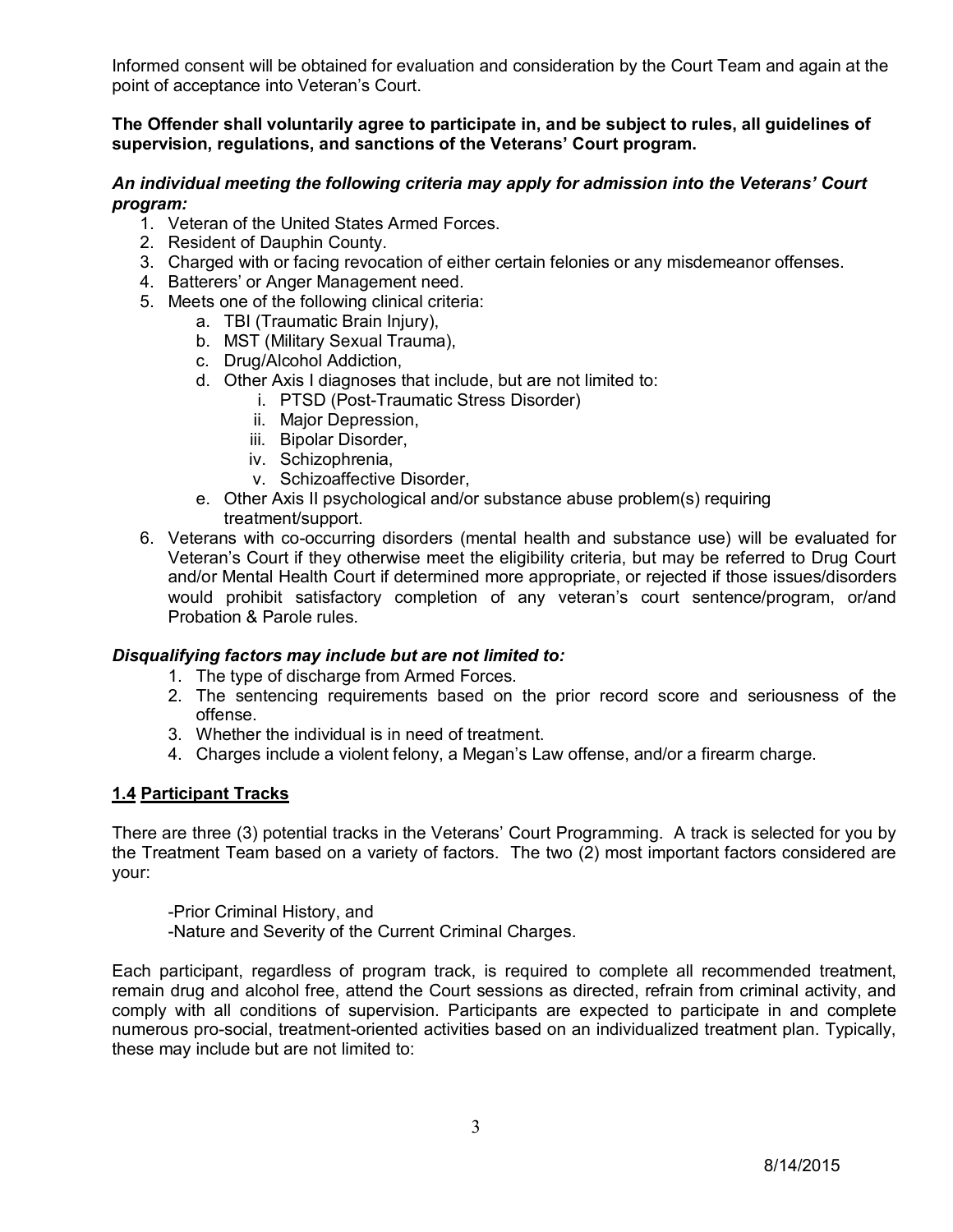-Meetings with Veteran Mentors, including the Peer Group Meeting Prior to Court, -AA/NA Meetings (or approved alternatives), -Group and individual therapy, -Medication management/psychiatrist appointments, -Regular appointments with a Veterans Justice Outreach worker, -Weekly court appearances, -Community service, -Probation appointments, and -Random drug testing.

As each participant requires a different level of intervention based on need and progress, the participants' specific needs may require the participant to be involved in other related activities.

**If you have a Drug or Alcohol related charge, or it is recommended as part of your treatment plan, you shall be required to attend a minimum of four (4) 12-Step meetings per week. You shall also obtain a sponsor in addition to the Veterans' Court Mentor. These must be separate individuals.** 

#### **1. Diversionary Track\***

- a. Dauphin County's Veterans' Court will accept defendants who would otherwise be ARD eligible into this track. These defendants typically have a limited prior criminal history.
- b. When you complete this program track, you may expunge your criminal record.
- c. If you fail the program (withdraw or are revoked), your case will be returned to the normal court track. The District Attorney is required to approve any other diversion program that may be available to you, such as the regular ARD program.
- d. The minimum length of this program track is 12 months.

#### **2. Incentive Track\***

- a. A defendant who is charged with a felony but has a low prior record score and no prior felony convictions will be considered for the Incentive Track.
- b. In this track, the felony will be reduced to a misdemeanor upon successful completion of the program.
- c. A guilty plea to the felony is required; however, your charge will be amended prior to your sentencing.
- d. The minimum length of this program track is 12 months.
- e. An aftercare portion following graduation, consisting of treatment and follow-up supervision, will be completed. This lasts a minimum of 6 months.

**\***Participants whose cases are either predisposition (Incentive) or ARD (Diversion Track), sentencing will be deferred pending completion of the Veterans Court program. Upon successful completion of the Veterans Court program, including payments of fines, costs, and restitution, the participant's charges may be reduced, dismissed, or the District Attorney's Office will seek to expunge the pertinent charges as previously agreed, subject to Court approval.

#### **3. Standard Track\*\***

- a. A defendant who does not fit into either of the other two (2) track categories will participate in the Standard Track.
- b. In this track, the intensive supervision received by you will be your alternative to incarceration.
- c. The minimum length of this program track is 12 months.
- d. An aftercare portion following graduation, consisting of treatment and follow-up supervision, will be completed. This lasts a minimum of 6 months.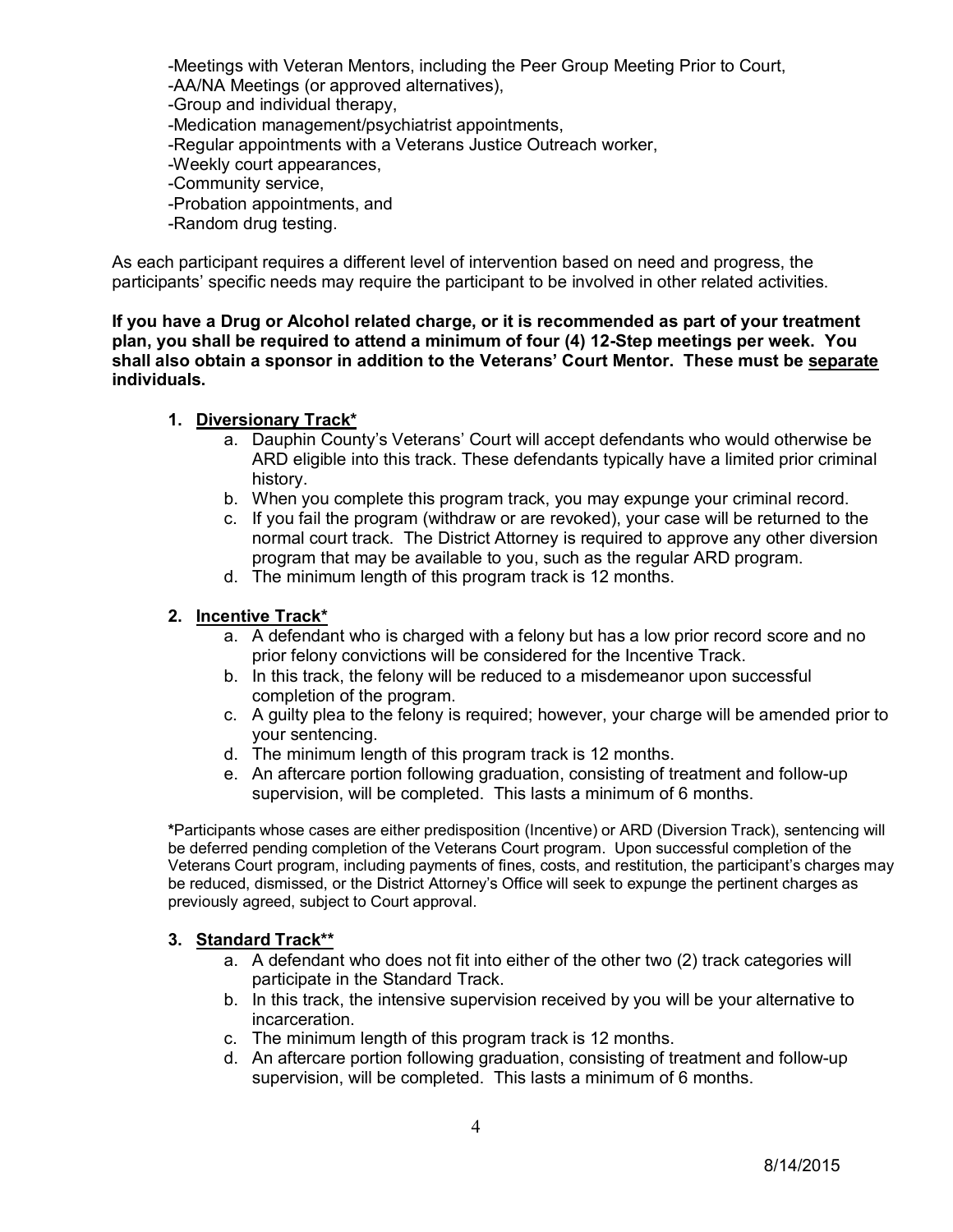**\*\***Participants who are post-sentence/probation violation, successful completion of Veterans Court may result in the reduction or termination of any remaining supervision; however these records cannot be expunged.

#### **1.5 Veterans' Court Phases**

Initially, you can expect **weekly** contact with the Veterans' Court Judge, frequent contact from your Probation Officer, Treatment Providers, Veterans' Justice Outreach Specialist, and the Veterans' Court team. The minimum contact you shall expect is the following:

- **Phase 1: Participant must report to Veterans' court on a weekly basis.**
- **Phase 2: Participant must report to Veterans' court a minimum of two (2) times per month.**
- **Phase 3: Participant must report to Veterans' court a minimum of one (1) time per month.**

The program is divided into three (3) phases which vary in length and requirements. When you complete all phases, you will graduate from the program and be released from the intensive level supervision.

Each Veteran must complete each phase of the program to graduate from Veterans' court. Phases 1 & 2 last a minimum of 120 days. The length of Phase 3 / Graduation Phase is a minimum of 120 days. You must have 120 consecutive days clean and sober (clean time in the community) prior to graduating from Veterans' Court. The final length of each phase of the program is dependent on your Treatment Plan and his/her compliance with program requirements.

It must be understood that the Veterans' Court Program exists to help restore you to a healthier lifestyle with better tools to handle your specific struggles with drugs & alcohol, mental health diagnosis, or other concern. This support and change includes being free of crime.

#### **Graduation:** *If you comply with all program and treatment recommendations, you may expect to graduate from the program in 12 months.*

*Clients in the Incentive & Standard Tracks of the program will expect to continue with Probation Supervision after the graduation ceremony.*

#### *Aftercare treatment aligns with the goals of your Treatment plan. You will receive a follow-up call once a month from the Veterans' Justice Outreach Specialist, for six (6) months following graduation, to support you in your continued treatment process.*

The diversity of the phase requirements are guidelines and may need to be adjusted to ensure compliance. Participant cases are reviewed weekly.

#### **1.6 Minimum Phase Requirements**

Participants may be required to do more than what is listed below, but this is determined by the Treatment Team and the Veterans' Court Judge.

Each participant is required to complete 150 hours of community service during the Veterans' Court Program, as well as a related community service project. The purpose of this project is to allow you, as a Veteran, to identify an area or cause in the community through which you carry out your willingness to serve. You will be asked to begin thinking about your project when you appear in Veterans' Court to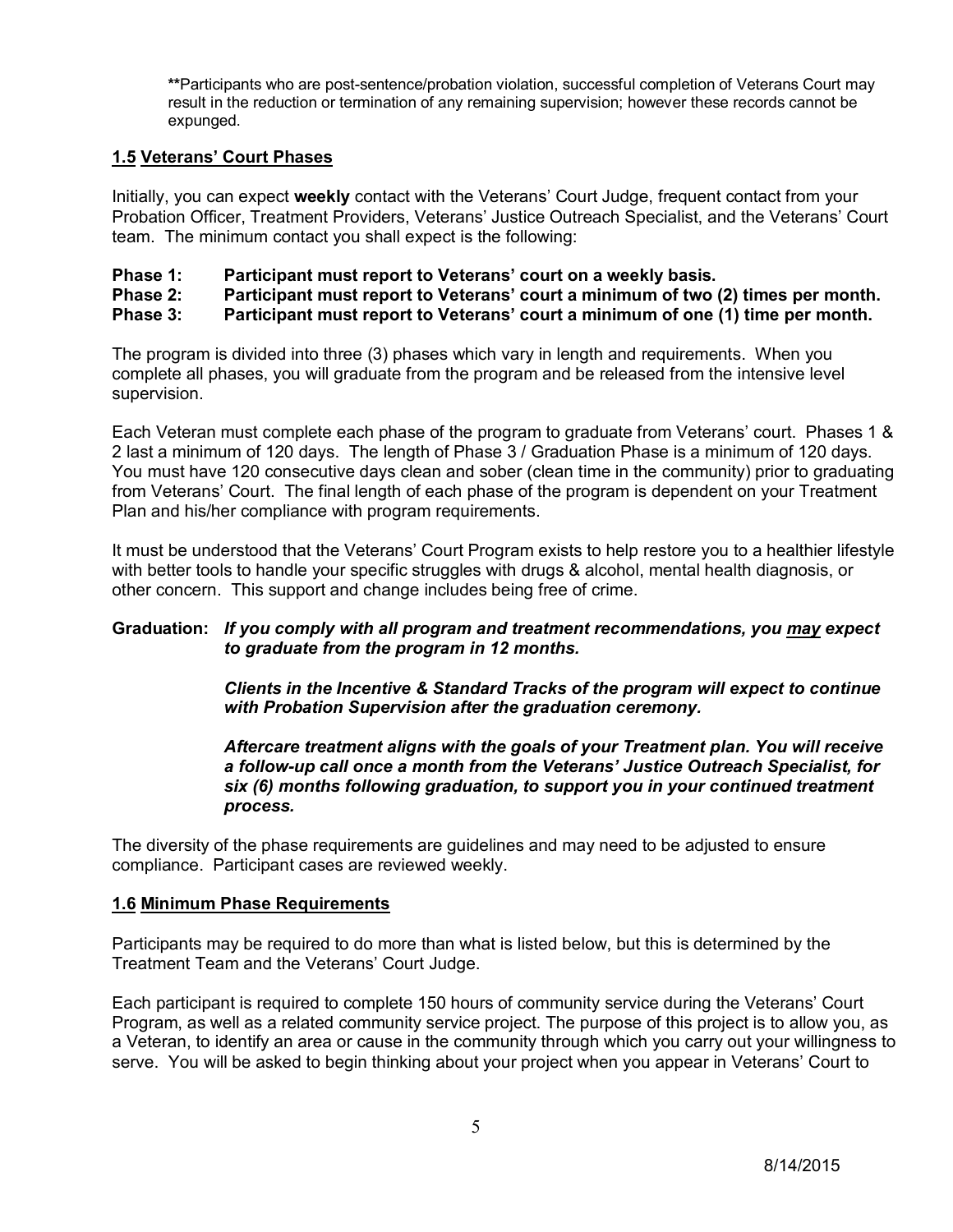become a participant. *You will need to bring verification of completion of your community service.*

#### **PHASE 1 REQUIREMENTS:**

- \_\_\_ Treatment (D&A)
- \_\_\_ Counseling (other)
- \_\_\_ NA/AA Meetings (12-Step)
- \_\_\_ Obtain/Maintain employment
- **Lace Paying on Fines and Costs**
- \_\_\_ Community Service
- Mentor contacts (twice a week)
- \_\_\_ Education/Vocation (continuing/completed)
- \_\_\_ Support Groups (PTSD, Anger etc.)
- 90 Consecutive days clean
- Peer Group
- \_\_\_ Work Release/Electronic Monitoring
- \_\_\_ Weekly Attendance Vet Court
- Sponsor (if required)

## **PHASE 2 REQUIREMENTS:**

- Treatment (D&A) (continuing/completed)
- \_\_\_ Counseling (other) (continuing/completed)
- NA/AA Meetings (12-Step)
- \_\_\_ Obtain/Maintain employment
- $\frac{1}{\sqrt{2}}$  Paying on Fines and Costs
- \_\_\_ Community Service
- Mentor contacts (twice a week)
- \_\_\_ Education/Vocation (continuing/completed)
- \_\_\_ Support Groups (PTSD, Anger etc.)
- 90 Consecutive days clean
- \_\_\_ Peer Group
- \_\_\_ Attendance Vet Court \_\_\_\_\_\_\_\_\_\_\_\_\_\_\_\_\_
- \_\_\_ Sponsor (if required)

## **The Veteran must speak with the Treatment Team to be approved to move to Phase 3 of program.**

During this meeting, the participant will be asked questions such as:

-What tools have you learned in treatment that you will use in daily life? -How have you changed since entering the Veterans' Court Program?

The Treatment Team must be in agreement that the individual is ready to move to the final phases of the program before the participant may enter Phase 3.

## **PHASE 3 REQUIREMENTS/GRADUATION:**

- Treatment (D&A) (continuing/completed)
- \_\_\_ Counseling (other) (continuing/completed)
- \_\_\_ NA/AA Meetings (12-Step)
- \_\_\_ Obtain/Maintain employment
- \_\_\_ Paying on Fines and Costs
- \_\_\_ Community Service
- Mentor contacts (twice a week)
- Education/Vocation (continuing/completed)
- \_\_\_ Support Groups (PTSD, Anger etc.)
- \_\_\_ 120 Consecutive davs clean
- \_\_\_ Peer Group
- $\frac{1}{\sqrt{2}}$  Attendance Vet Court
- \_\_\_ 120 Consecutive Days Post-Treatment, VET
- Court Program Compliance
- \_\_\_ Sponsor (if required)

#### **GRADUATION:**

*\_\_\_* **SPEECH (INCLUDING WHAT YOU DID FOR COMMUNITY SERVICE)**

**Completion and/or substantial progress in achieving these requirements will be used as a determining factor in your movement to Graduate. Your continued sobriety is EXPECTED throughout the program.**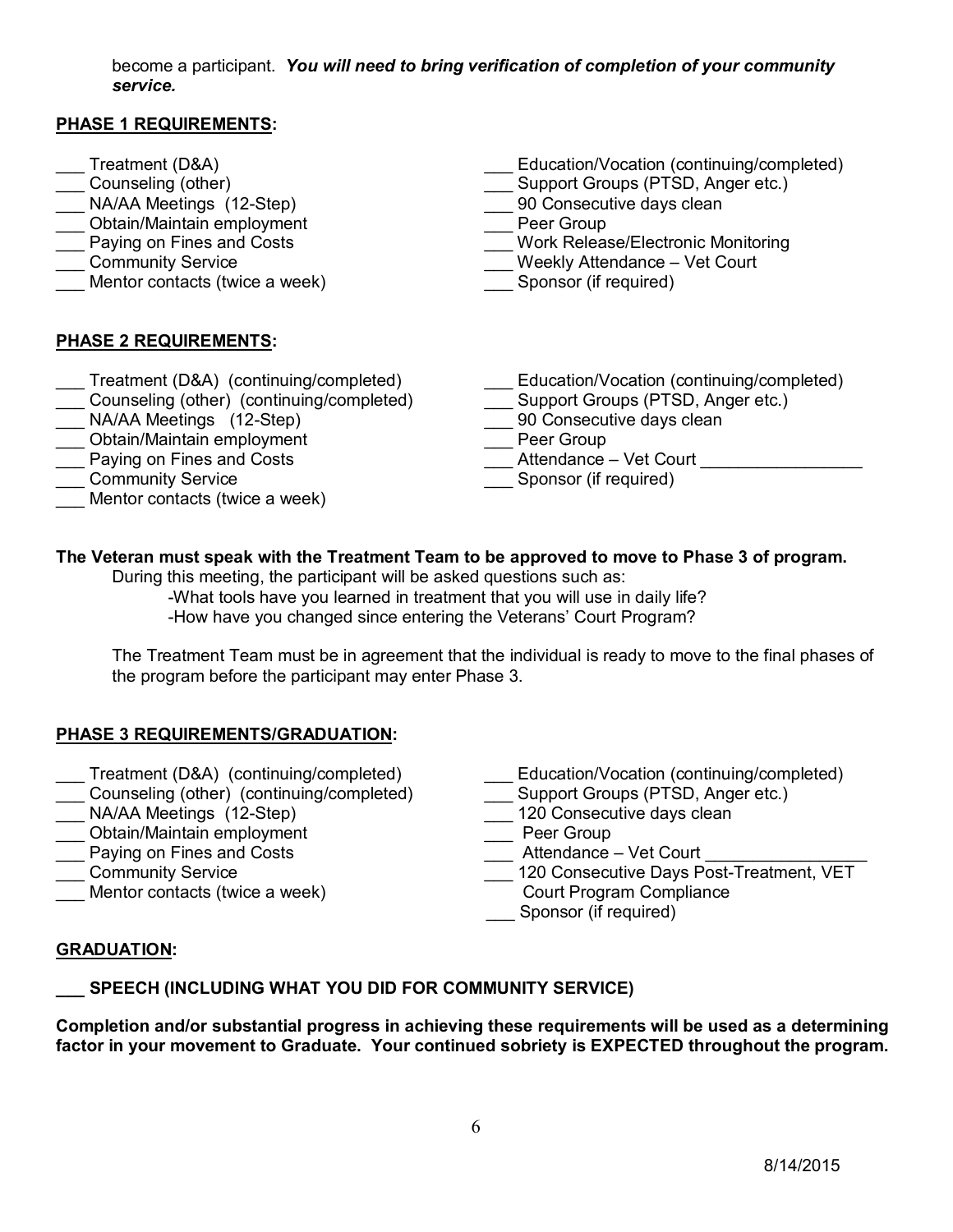### **1.7 Veterans' Court Treatment Team Meetings**

These meetings are mandatory for the Treatment Team and are closed to Alumni and other Treatment Court participants. Team members will discuss your case during this meeting to make sure that you are making progress in fulfilling the requirements of the Veterans' Court Program. Team meetings are held immediately prior to court, unless otherwise specified.

#### **1.8 Probation Supervision**

While a participant in the Veterans' Court, you will be supervised by a Veterans' Court Probation Officer. This Officer will verify your address and conduct home investigations to ensure that you have a stable place of residence.

Each participant is required to sign the Conditions of Supervision and the Veterans' Court Program.

Your Probation Officer will use drug-screening tests for other drug and/or alcohol detection when it is deemed necessary. This testing will occur in addition to the mandatory drug and alcohol monitoring during Phase I. You will be subject to intensive supervision by the Adult Probation Officer.

**Depending on your charges and recommendations for treatment,** you will be required to attend 90, 12-Step meetings in 90 days after which you will be asked attend a minimum of four (4) meetings per week. **Participants are required to attend a minimum of 4 12-Step meetings per week.** You must sign and submit a record of your attendance at these meetings to your Probation Officer. **You will also be required to obtain a "sponsor" as defined by the 12-Step tradition, if called for as part of your treatment plan.** Additionally, in all cases, your Probation Officer may perform field and/or phone curfew checks and will enforce sanctions during your supervision when necessary and dependent upon your supervision guidelines.

You will submit to urine tests. If you have a charge related to drugs or/and alcohol or/and your treatment plan warrants it, you will be required to complete a drug test at least two (2) times per week. and continue contact at the Adult Probation Office. The Veterans' Court Probation Officer, working together with the Treatment Team and Veterans' Administration, will refer participants to educational and vocational programs. Urine screening tests will continue during Phases II and III.

To avoid jeopardizing treatment, if you have a violation that involves new criminal charges, you must immediately notify a Veterans' Court Probation Officer who will in turn report to the Treatment Team as soon as possible.

#### **1.9 Incentives**

You can expect to receive **incentives** for positive progress in the Veterans' Court program. Incentives may be given for program completion benchmarks, such as but not limited to:

Completion of treatment, Phasing-Up in the Program, Maintaining sobriety, and Completion of the community service project.

Incentives will be determined by the Veteran's Court Team and specific rewards will depend on available resources.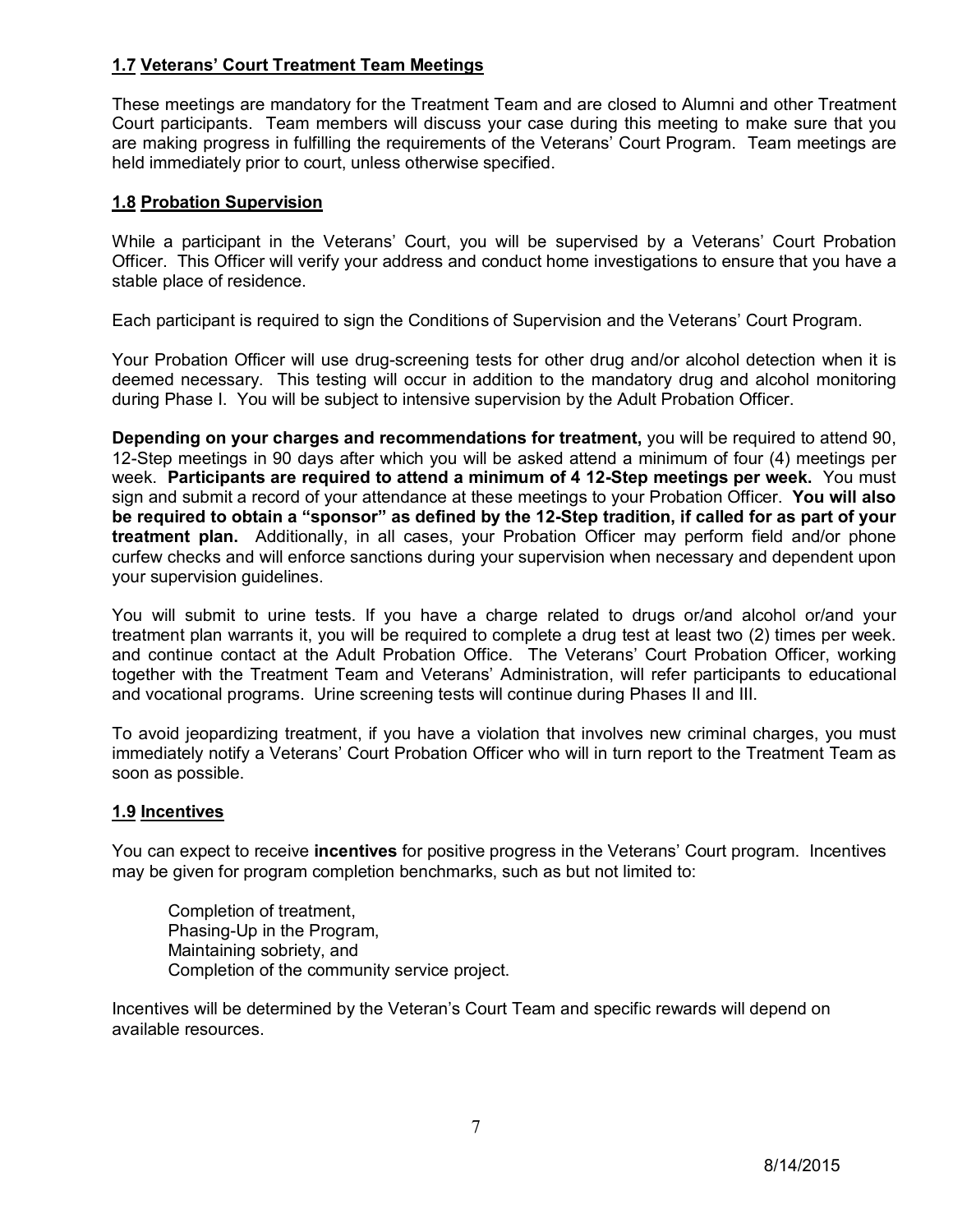### **1.10 Sanctions**

You can expect to receive a **sanction** if you violate the Veterans Court Program rules or fail to achieve certain Phase requirements. Typical violations that may be sanctioned include:

-Missed appointments, -Failed or tampered drug tests, -New arrests/charges, -Lack of participation in treatment.

Sanctions will be imposed relative to the violation, and progressive in nature. Types of sanctions include but are not limited to:

-Essays, -Loss of incentives, -Demotion in phase, -Curfew restrictions, -Incarceration, -Electronic Monitoring or/and the use of other Alcohol Monitoring Device, -Termination from the Veteran's Court Program, -Fines.

**The Veterans Court Team reserves the right to impose these and/or other incentives or/and sanctions as appropriate to each particular participant and circumstance of violation.**

\_\_\_\_\_\_\_\_\_\_\_\_\_\_\_\_\_\_\_\_\_\_\_\_\_\_\_\_\_\_\_\_\_\_\_\_\_\_\_\_\_\_\_\_\_\_\_\_\_\_\_\_\_\_\_\_\_\_\_\_\_\_\_\_\_\_\_\_\_\_\_\_\_\_\_\_\_\_\_\_\_\_\_\_\_\_\_\_

## **2. How Veterans' Court Works**

The Veterans' Treatment Court is handled on a specialized criminal court docket involving Veterans charged with criminal offense(s), by diverting eligible Veteran-defendants with substance dependency and/or mental illness. The court substitutes a treatment problem solving model for traditional court processing. Veterans are identified through specialized screening and assessments, and voluntarily participate in a judicially supervised treatment plan that a team of court staff, veteran health care professionals, veteran peer mentors, AOD health care professionals and mental health professionals develop. At regular status hearings treatment plans and other conditions are periodically reviewed for appropriateness, incentives are offered to reward adherence to court conditions, and sanctions for nonadherence are handed down. Completion of program is defined according to specific criteria. Upon admission to Veterans Treatment Court, the court staff and mentors assist the veteran with an array of stabilization and other services, such as emergency financial assistance, mental health/trauma counseling, employment and skills training assistance, temporary housing, advocacy, and other referral services.

#### **2.1 The Veterans' Court Mentoring Program**

The Dauphin County Veterans' Court Program is specifically designed for veterans involved in the Criminal Justice System. The intention is to place these individuals into an intensive drug, alcohol, and/or mental health treatment program coupled with court intervention as an alternative to incarceration to help them return to a productive lifestyle.

The key component of any successful Veterans Court is a Veterans' Mentor Program. In this program, a trained Veteran Mentor is paired with a veteran participant to provide support as he/she navigates through the court and treatment. Ideally, Mentors/Participants will be paired by service whenever possible.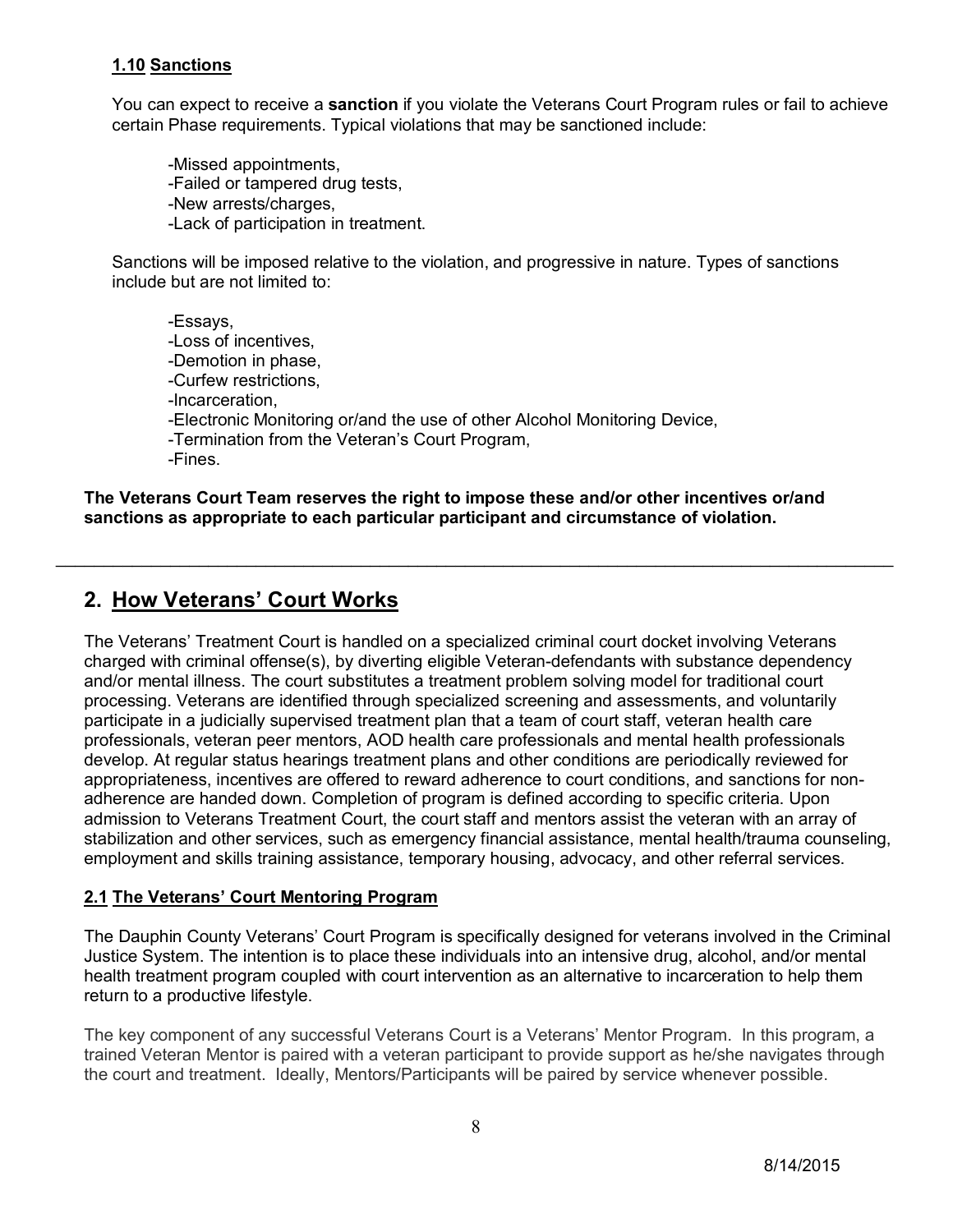The Mentor is present as an ally and friend to assist the veteran through this difficult time. Our belief is that the shared experiences of another veteran will be critical in assisting the participant in regaining control of his/her life and successfully connecting to – and maintaining – treatment, which will lead to successful completion of the Veterans' Court program.

#### **The Mentor is a resource to you, and not a counselor.**

The Mentoring Program offers support and encouragement for veterans in the court system by spending one-on-one time with the veteran participant on a regular basis to provide an opportunity to discuss concerns and receive feedback and support from another veteran. The Mentor will have a resource book at his/her disposal to refer veterans to a wide range of available services both within the veteran system and in the community at large. These include, but are not limited to: benefits, housing, spiritual needs, social/recreational needs, employment.

#### **Mentor Coordinator Role:**

Essential to the coordination, maintenance and success of the mentoring program is the Mentor Coordinator. His role is to recruit, organize and schedule trainings, supervise, and coordinate Mentors within the Veterans Court Program.

| His contact information is the following:<br>Veterans' Court Mentor Coordinator<br>Mr. Charles (Chuck) Leach |                       |
|--------------------------------------------------------------------------------------------------------------|-----------------------|
|                                                                                                              |                       |
| E-Mail:                                                                                                      | leach3613@comcast.net |
|                                                                                                              |                       |

The positions of Mentor and Mentor Coordinator are both strictly volunteer and are unpaid. Expenses related to the Veterans Court may be paid as authorized by the President Judge.

#### **2.2 The Veterans' Court Team**

The Dauphin County Veterans' Court Team consists of members of several different disciplines that collectively meet weekly to review participant progress and program concern. These disciplines include:

-Pre-Trial Services -Veterans' Court Judge -Assistant District Attorney -Defense Counsel -Coordinator of Drug Court and Veterans' Court -Mental Health/D&A Clinician(s) -Probation Officers -Veteran's Justice Outreach (VJO) Worker, VA Medical Center -Mentor Coordinator for Veterans' Court Each member is responsible to provide the necessary knowledge and guidance to the Veterans Court Team to adequately promote participant progress and sound program policy.

#### **2.3 Veterans' Justice Outreach Specialist (VJO)**

The VJO assigned to the Court uses a standard laptop which is encrypted and connected to the VA network. The VJO assists the Veterans' Court program in many ways, but primarily does the following:

-Obtains and checks on VA Releases of Information (ROI) between court and VA Hospital,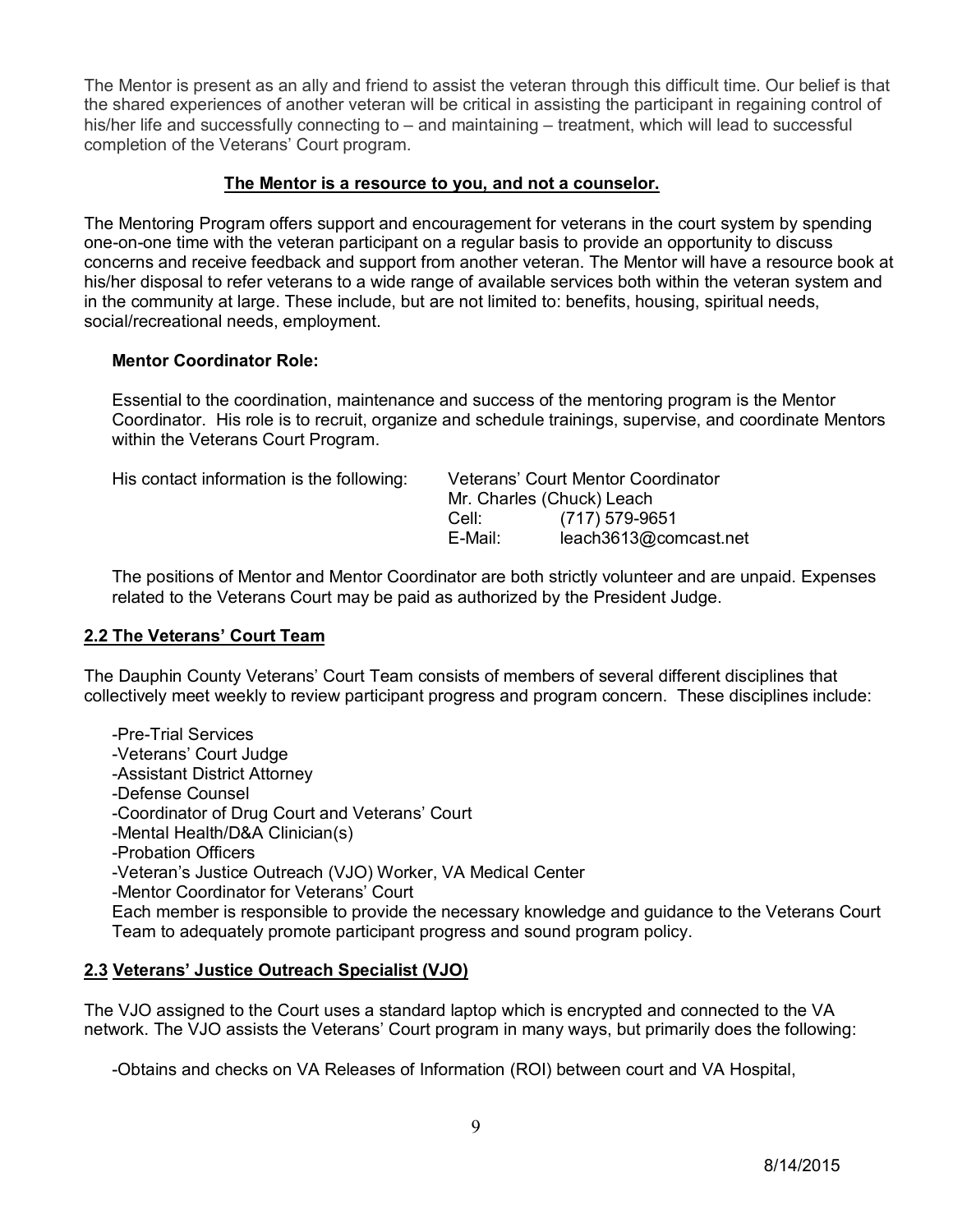-Facilitates VA linkages for services,

-Verifies and makes appointments for SATS and Mental Health Clinics,

-Checks on VA toxicology testing results,

-Coordinates VA Treatment Status Report provision to Court,

-Provides the Judge with accurate VA treatment status updates,

-Checks on and assists with VA eligibility for services,

-Treatment Case Management, Crisis Management and support for the Veteran at the Court visit.

#### **2.4 Veterans' Court - TEN KEY COMPONENTS**

Dauphin County's Veterans Court has adopted the Ten Key Components designed and utilized by Buffalo New York's Veteran's Treatment Court. Buffalo implemented the first Veteran's Court and is a model by which most, if not all, others, are designed. Buffalo used "slight modifications [of] the essential tenements of the ten key components as described in the U.S. Department of Justice Publication entitled *"Defining Drug Courts: The Key Components",* (Jan.1997)" in order to develop what is listed below.

#### **Key Component #1: Veterans' Treatment Court integrates alcohol, drug treatment, and mental health services with justice system case processing.**

Veterans Court promotes sobriety, recovery and stability through a coordinated response to veteran's dependency on alcohol, drugs, and/or management of any mental health issues. Realization of these goals requires a team approach. This approach includes the cooperation and collaboration of the traditional partners found in drug treatment courts and mental health treatment courts with the addition of the Veteran Justice Organization/Veteran's Administration, veterans and veterans family support organizations, and veteran volunteer mentors.

#### **Key Component #2: Using a non-adversarial approach, prosecution and defense counsel promote public safety while protecting participants' due process rights.**

To facilitate the veterans' progress in treatment, the prosecutor and defense counsel shed their traditional adversarial courtroom relationship and work together as a team. Once a veteran is accepted into the treatment court program, the team's focus is on the veteran's recovery and law-abiding behavior—not on the merits of the underlying case.

#### **Key component #3: Eligible participants are identified early and promptly placed in the Veterans' Court program.**

Early identification of veterans entering the criminal justice system is an integral part of the process of placement in the Veterans Court program. Arrest can be a traumatic event in a person's life. It creates an immediate crisis and can compel recognition of inappropriate behavior into the open, making denial by the veteran of the need for treatment difficult.

#### **Key Component #4: Veterans' Court provides access to a continuum of alcohol, drug, mental health and other related treatment and rehabilitation services.**

While primarily concerned with criminal activity, alcohol and drug use, and mental illness, the Veterans Court team also consider co-occurring problems such as primary medical problems, transmittable diseases, homelessness, basic educational deficits, unemployment and poor job preparation, spouse and family troubles—especially domestic violence—and the ongoing effects of war time trauma.

Veteran peer mentors are essential to the Veterans' Treatment Court team. Ongoing veteran peer mentors interaction with the Veterans' Treatment Court participants is essential. Their active, supportive relationship, maintained throughout treatment, increases the likelihood that a veteran will remain in treatment and improves the chances for sobriety and law-abiding behavior.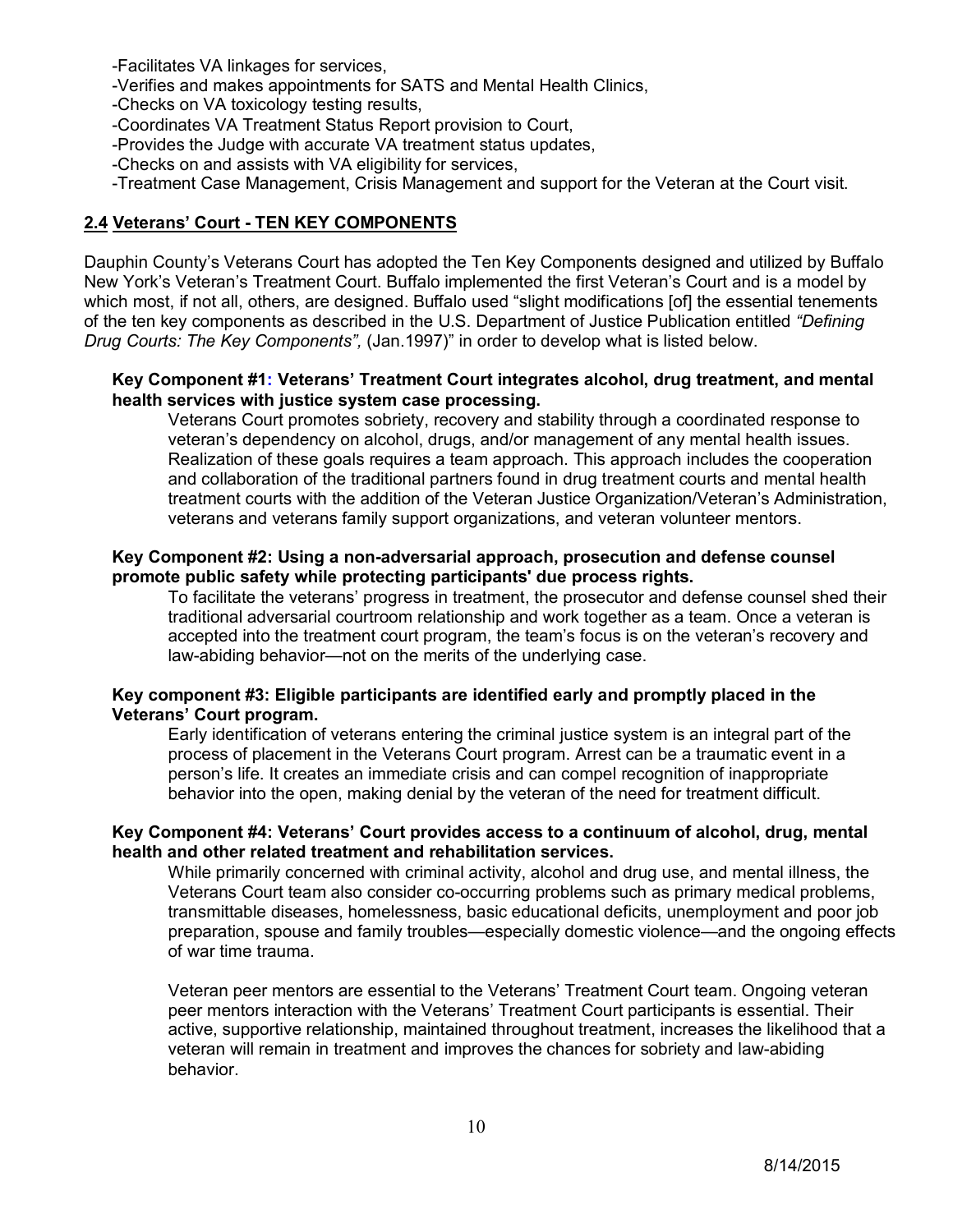#### **Key Component #5: Abstinence is monitored by frequent alcohol and other drug testing.**

Frequent court-ordered drug testing is essential. An accurate testing program is the most objective and efficient way to establish a framework for accountability and to gauge each participant's progress.

#### **Key Component #6: A coordinated strategy governs Veterans Court responses to participants' compliance.**

A veteran's progress through the treatment court experience is measured by his or her compliance with the treatment regimen. Veterans' Court rewards cooperation and sanctions noncompliance. Veterans' Court establishes a coordinated strategy, including a continuum of graduated responses, to continuing drug use and other noncompliant behavior.

#### **Key Component #7: Ongoing judicial interaction with each Veteran is essential.**

The judge is the leader of the Veterans' Court team. This active, supervising relationship, maintained throughout treatment, increases the likelihood that a veteran will remain in treatment and improves the chances for sobriety and law-abiding behavior. Ongoing judicial supervision also communicates to veterans that someone in authority cares about them and is closely watching what they do.

#### **Key Component #8: Monitoring and evaluation measure the achievement of program goals and gauge effectiveness.**

Management and monitoring systems provide timely and accurate information about program progress. Program monitoring provides oversight and periodic measurements of the program's performance against its stated goals and objectives. Information and conclusions developed from periodic monitoring reports, process evaluation activities, and longitudinal evaluation studies may be used to modify program.

#### **Key Component #9: Continuing interdisciplinary education promotes effective Veteran's Court planning, implementation, and operations.**

All Veterans' Court staff should be involved in education and training. Interdisciplinary education exposes criminal justice officials to veteran treatment issues, and Veteran Administration, veteran volunteer mentors, and treatment staff to criminal justice issues. It also develops shared understandings of the values, goals, and operating procedures of both the veteran administration, treatment and the justice system components.

Education and training programs help maintain a high level of professionalism, provide a forum for solidifying relationships among criminal justice, Veteran Administration, veteran volunteer mentors, and treatment personnel, and promote a spirit of commitment and collaboration.

#### **Key Component #10: Forging partnerships among Veteran's Court, Veteran's Administration, public agencies, and community-based organizations generates local support and enhances Veteran's Court effectiveness.**

Because of its unique position in the criminal justice system, Veterans Court is well suited to develop coalitions among private community-based organizations, public criminal justice agencies, the Veteran Administration/Veteran's Justice Outreach, veterans and veterans' families support organizations, and drug & alcohol and mental health treatment delivery systems. Forming such coalitions expands the continuum of services available to Veterans Court participants and informs the community about Veterans Court concepts. The Veterans Court fosters system wide involvement through its commitment to share responsibility and participation of program partners.

#### **Other General Information on Veterans' Courts:** <http://www.nadcp.org/JusticeForVets>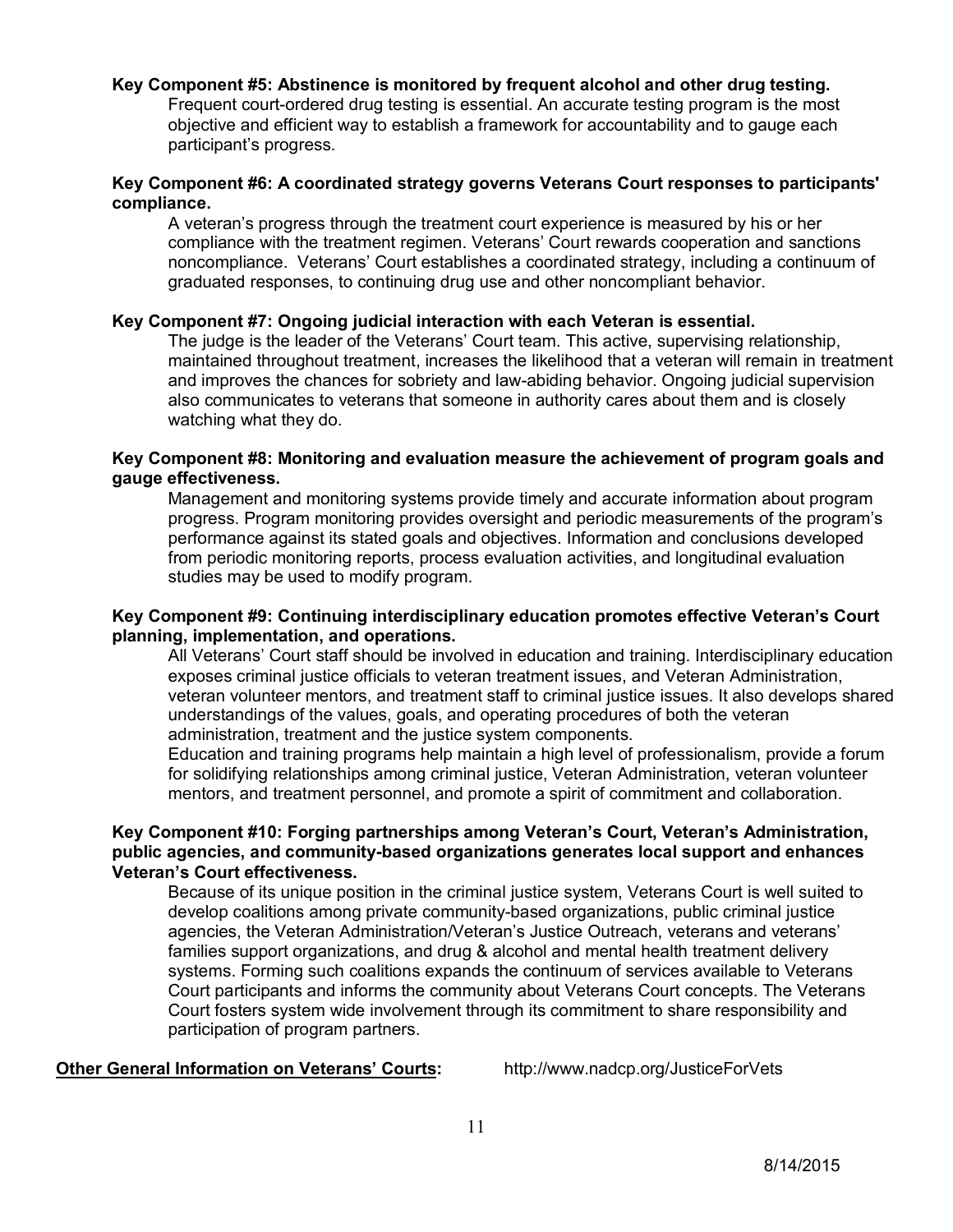## **2.5 Traditional Court Characteristics versus Veterans' Court Characteristics**

| <b>VETERANS' COURT</b>                                                                                                                | <b>TRADITIONAL COURT</b>                                                 |  |
|---------------------------------------------------------------------------------------------------------------------------------------|--------------------------------------------------------------------------|--|
| VET Court Team is used to achieve goals to<br>support treatment interventions.                                                        | The Court Team consists of a judge,<br>prosecutor, defense counsel, etc. |  |
| Non-Adversarial                                                                                                                       | Adversarial                                                              |  |
| Goal is to restore the participant as a<br>productive, non-criminal member of society.                                                | Goal is to process the case; apply the law.                              |  |
| The Treatment Team will play a central role in<br>monitoring the participant's progress in<br>treatment.                              | Judge exercises limited role in supervision of<br>the defendant.         |  |
| Formalized and structured treatment<br>interventions for each participant.                                                            | Interventions for substance abuse at the<br>discretion of the judge.     |  |
| Incentives used to reinforce positive<br>adjustment and Sanctions used in response to<br>violations of the Veterans<br>Court program. | Relapse may lead to a maximum sentence.                                  |  |

## **2.6 Confidentiality**

Your identity and privacy will be protected consistent with Federal Regulations and State laws (i.e., 42CFR, Part 2, HIPPAA). In response to these regulations, policies and procedures have been developed which guard your confidentiality. You will be asked to sign a waiver authorizing the transfer of information among all participating agencies.

You will also be asked to sign a release of information waiver authorizing that information about your case may be gathered for research purposes for the evaluation of the effectiveness of the Veterans' Court. A random identification number will be assigned to you by the Veterans' Court Coordinator. This number will be used in all research and evaluation activities to safeguard your identity.

No information disclosed during treatment court proceedings shall be the basis for prosecution of new crimes and you shall not be required to testify to any information discussed or disclosed during Veterans' Court sessions.

## **2.7 Policy on Narcotic Medications**

Applicants seeking entry into the Dauphin County Veterans' Court program are expected to consult with their treating physician or/and psychiatrist to seek non-addictive medications whenever feasible for treatment of conditions such as pain or/and anxiety. It is recognized that some Veterans will have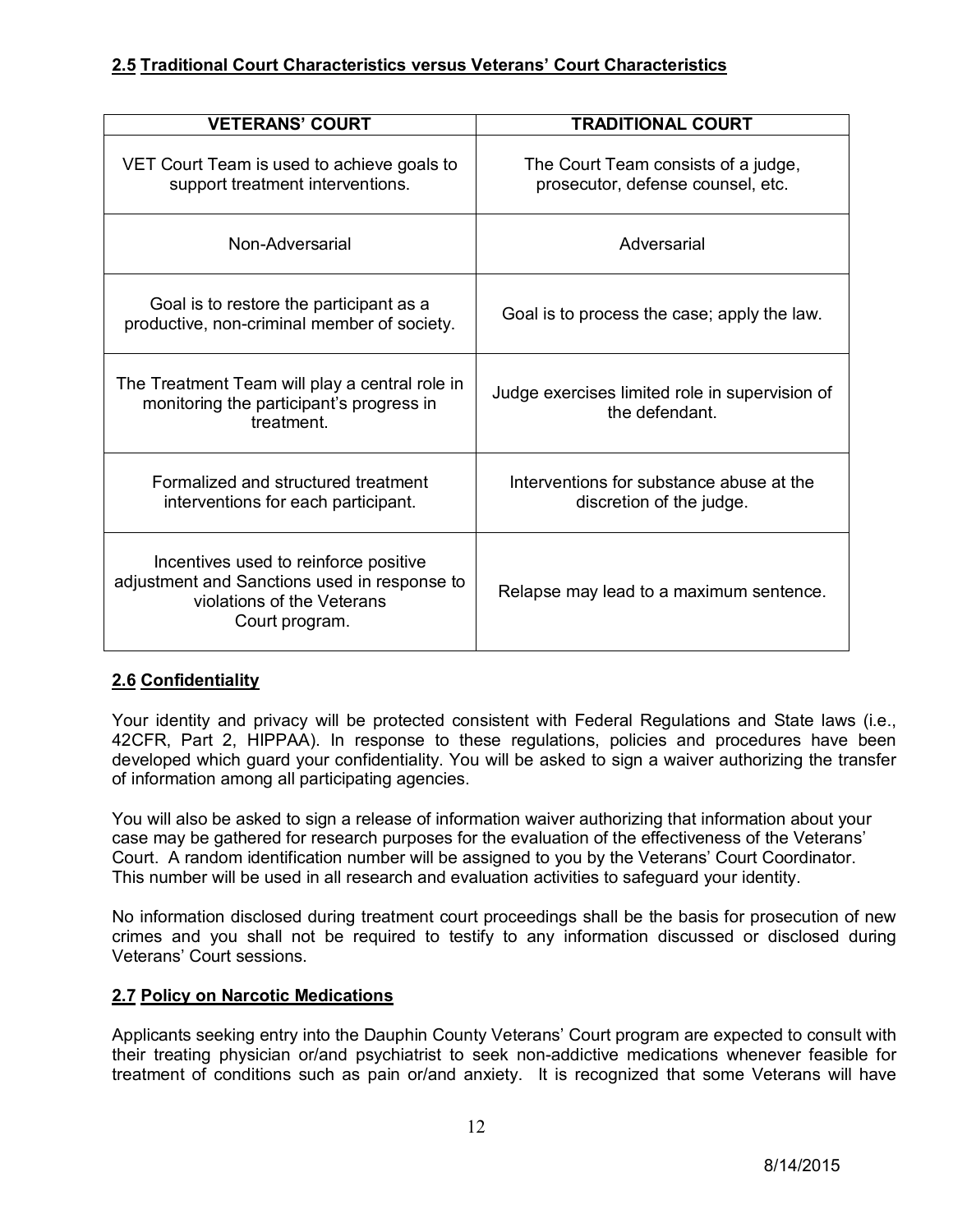chronic pain or/and anxiety that does not respond to non-addictive medications, therefore making it necessary for the Veteran to continue taking narcotics. In such cases, the Veteran will be required to alert the prescribing physician about any substance use or/and abuse history. It is also required that if there are concerns about abusing medications the Veteran will seek a Pain Clinic referral through the VA to explore other options besides narcotic medications. Veterans who are prescribed narcotic medications are prohibited from obtaining prescriptions for these medications from providers outside of the VA.

Some other expectations of the program include:

- The consumption of alcoholic beverages, the use of illegal drugs, or any other mood-altering substances IS NOT TOLERATED.
- The Veterans' Court operates on an abstinence basis. Any prescription medication taken must be authorized by a medical doctor and reviewed with the Treatment Provider and your Probation Officer.
- Active involvement in treatment and striving to make personal progress while you are in the Veterans' Court program.
- It is expected that you will make treatment of primary importance. Missing treatment, or any court-related activity without permission, will be considered a sanctionable act.
- You will be expected to submit to alcohol and/or other drug screening tests on a regular basis. Missing these screenings will be considered sanctionable act. Failure to give a urine sample is also a sanctionable act.
- Your basic progress in treatment is communicated to members of the Treatment Team after the appropriate releases of information/confidentiality forms are signed.

## **3. Frequently Asked Questions**

#### *What is going to be specifically required of me in terms of hours of community service requirements, probation fees, etc.?*

\_\_\_\_\_\_\_\_\_\_\_\_\_\_\_\_\_\_\_\_\_\_\_\_\_\_\_\_\_\_\_\_\_\_\_\_\_\_\_\_\_\_\_\_\_\_\_\_\_\_\_\_\_\_\_\_\_\_\_\_\_\_\_\_\_\_\_\_\_\_\_\_\_\_\_\_\_\_\_\_\_\_\_\_\_\_\_\_

You will be required to complete 150 hours of community service in this program. These hours must be completed prior to graduating from the program.

You will also be required to pay a one-time \$350 Veterans' Court fee.

You will be required to pay for Probation Supervision fees, but at a reduced rate of \$25 per month.

With the exception of restitution owed victims' in your case (if applicable), ALL OTHER costs, fines, and fees are waived when you enter this program. Sometime, this difference in cost between a regular-track court case and a Veterans' Court Participant case can range in the thousands of dollars.

#### *What opportunity do I have to drop out of the Program, and what happens to me if I were to do so?*

Veterans' Court is voluntary to enter, but not voluntary to leave. The goal of the program is to provide you with the tools you need, based on your treatment plan, to support long-term change in your lifestyles. This may not be an easy road to take; we expect, however, for it to be a life changing process.

Your fellow Veterans' are here to support you as you journey on this path!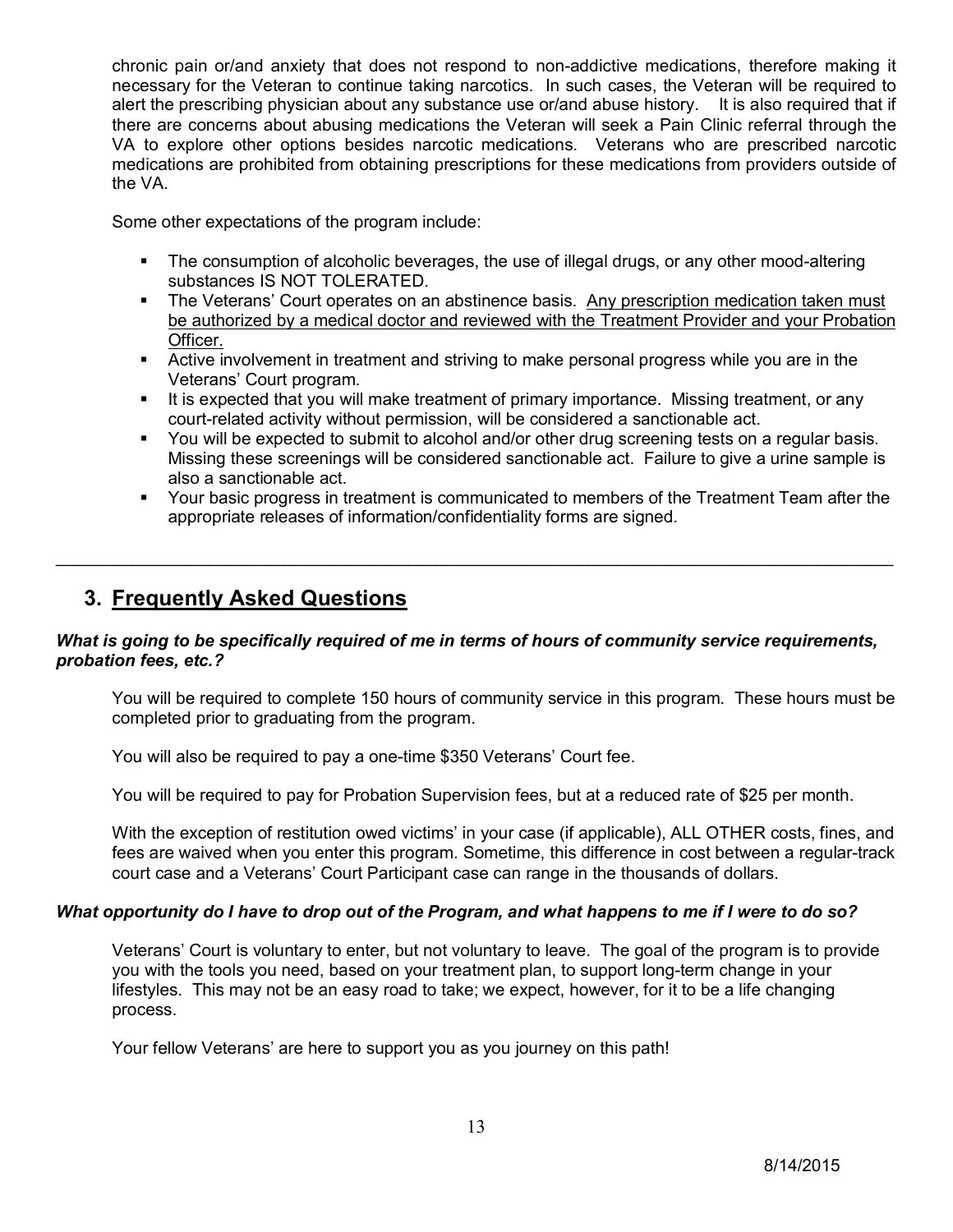Depending on the circumstances surrounding the reason for your withdrawal from Veterans' Court, several things may happen. For example, if you are revoked from the program for a serious violation (a new charge), you may face serious penalties associated with the original case that brought you into the program.

If you are considering withdrawing from the program for any reason, be advised that the deals offered to you in the past may not be available if the case is placed in the regular court track.

#### *What is to total length of time I'll be in the Program; how long should I expect to be in each of the three Phases before I graduate to the next?*

Phases 1 & 2 last a minimum of 120 days each; Phase 3 & Graduation combined can last a minimum of 120 days. The treatment team ultimately decides when a participant is ready to move from one phase to another. This decision is not simply based on "time" in the program; it is also made based on how many elements of your treatment plan you are completing, progress in community service, and the like. For example, if you are eligible to phase up, but have not begun a required treatment program (e.g. anger management, PTSD counseling), you will not be eligible to phase-up until you have begun to comply with these program requirements.

#### *What, if any, ability do I have to question determinations of the Treatment Team in terms of Program requirements, sanctions, delay in progressing to subsequent Program Phases, and the like?*

Participants are welcome, at any time, to ask to speak with the Treatment Team about questions they have regarding the program, its requirements, Phase-Ups, or to better understand the sanctioning process**.** 

#### *After I've completed the Program in the Diversion, Incentive, or Standard Track, what happens to my criminal charges and my record?*

Typically, diversion track cases will have the associated criminal records expunged. Incentive track cases enter some kind of plea deal prior to court – this is worked out between the attorneys – and when the program is completed the deal goes into effect. For Standard track cases, which are typically more serious, not much can be done about the charges and your criminal record. However, this program should assist with keeping you out of correctional institutions.

Our sincere hope is that by using the tools you learned in Veterans' Court, you will not come back to us as a defendant in the future!

#### *If my charges are not drug or alcohol related, will I still be obliged to participate in NA or AA meetings?*

This is dependent on your treatment needs as recommended to us by professionals in the treatment field. Most participants in the program attend 4 12-Step meetings per week. We expect this support is needed in a treatment court.

#### *Once I graduate from the Program, what on-going probation or other supervision will I be subject to, and for how long?*

This is dependent on your track type and charges. At minimum, for incentive and standard track participants, you can expect six (6) months of continued supervision after you officially graduate from the program.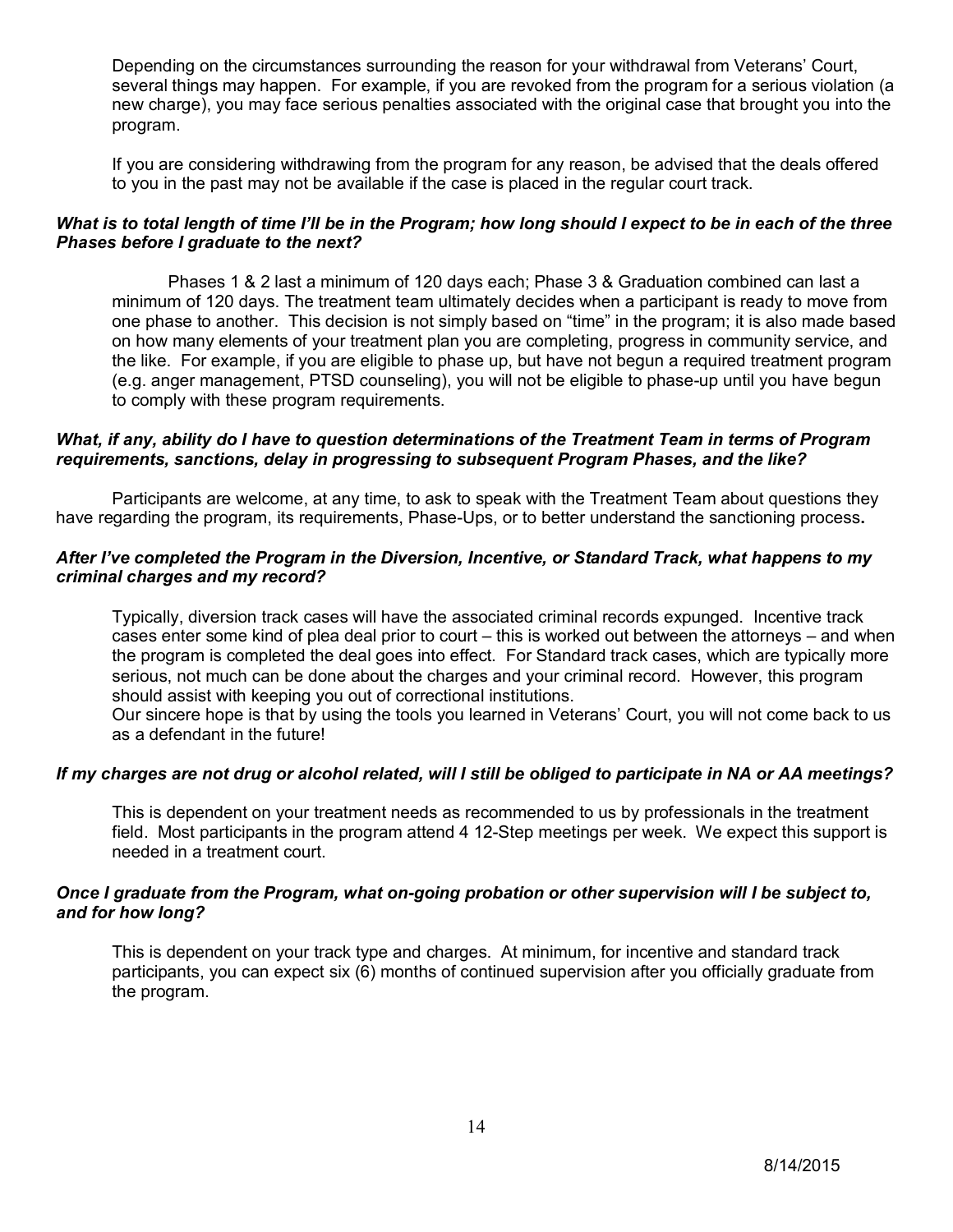#### *How often must I attend the Veterans' Court sessions?*

When you begin the Veterans' Court Program, you will be required to attend Veterans' Court sessions every Friday, beginning at 11:00 a.m. Your Probation Officer will provide you with a schedule of the Veterans' Court sessions.

The location of the specific courtroom may change, but Veterans' Court will usually be held in the Dauphin County Courthouse, Courtroom Six  $(6)$ , fifth  $(5<sup>th</sup>)$  floor (the Veterans' Court Judge's Courtroom). If the location or time of the session changes, you will be notified immediately.

Please contact your Probation Officer if you still have questions regarding when and where to appear for Veterans' Court sessions.

During these sessions, the Veterans' Court Judge reviews participants' cases in the presence of the Treatment Team and other participants in the Veterans' Court. It is during these sessions that incentives and sanctions will be given to participants based on positive progress of actions or the negative consequences of them. These court appearances provide a mechanism for continued interaction between you and the Veterans' Court Judge as your case continues through the criminal justice system.

Anyone outside of the Treatment Team, Judge, and other Veterans' Court Participants wishing to attend a court session may do so.

#### *Is there an Administrative Fee for the Vet Court program?*

Yes. Currently, the administrative fee for the Dauphin County Vet Court program is \$350.00 and monthly supervision fees must also be paid.

#### *If I cannot get treatment through the VA Medical Center, do not have insurance, or my insurance will not cover treatment for drug and/or alcohol addiction, what can I do?*

As a last resort, if you are a Dauphin County resident, have no insurance, cannot pay for treatment, or are a low-income individual, you **may** qualify for funding for treatment through the Dauphin County Drug and Alcohol. Please call this agency at (717) 635-2254 for further information.

#### *Do I still need to attend treatment if I find employment?*

Yes. Treatment is the first priority throughout the program.

#### *What should I do if I relapse?*

Inform your counselor, Probation Officer, or a representative from the VA Medical Center or Dauphin County Drug and Alcohol as soon as possible if you feel that you are struggling with your sobriety in order to prevent a relapse. However, if a relapse does occur, contact one of the individuals **immediately** and be accountable for your actions. You must always remember that the Treatment Team exists to help and assist with your recovery. It is ultimately the Judge's decision regarding any imposition of sanctions; however, treatment options are always considered in lieu of incarceration when you are honest and take responsibility for your actions.

The worst action you can take is to ignore the requirements of the Veterans' Court. Severe penalties will be imposed if this occurs.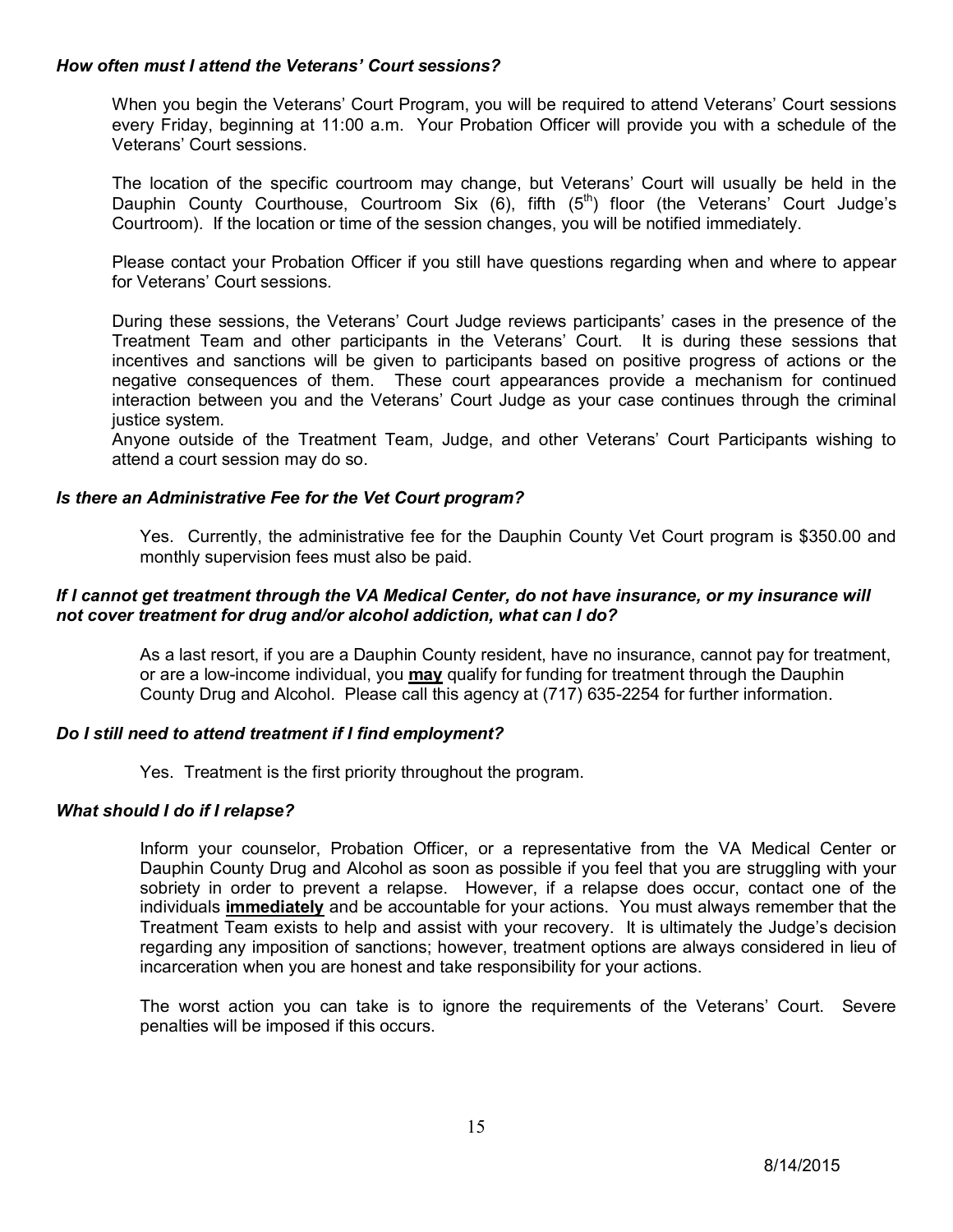#### *Who will track the 90/90, 4 12-Step Meetings per week, or other 12-Step meeting requirements?*

Each Veteran's Court participant is responsible to know when he/she began his/her 90/90 and when you will be finished. However, the Veterans' Court Probation Officer will verify that you are completing your meetings. Each participant will be supplied with an attendance sheet to document his/her meetings. These sheets must be turned-in to the Probation Officer on a weekly basis.

#### *Who tracks the Phases?*

The Veterans' Court Team will ultimately determine when you have completed a Phase of the Veterans' Court program.

#### *Must I live in Dauphin County to be a participant in the VET Court Program?*

No, but residency in Dauphin County is a consideration and residents will be given priority in program admission. Your status as a veteran, your charges, and your diagnosis matter more as the criteria for admission into the program than anything else.

Once you enter the Veterans' Court Program, if you reside in Dauphin County when you begin the program, you MUST live in Dauphin County until you complete all program requirements.

#### *What, in general, may I do while I am on Electronic Monitoring?*

While you are on Electronic Monitoring, you may do the minimum of: working, job searching, attending drug & alcohol counseling, going to 12-Step meetings, and to doctor's appointments.

#### *When do I start the 12-Step meetings?*

You **MUST** start attending 12-Step meetings on the day that you are sentenced to the Veterans' Court Program. All participants who have a charge related to drugs or/and alcohol, or who are recommended via treatment plan, MUST attend a minimum of 4, 12-Step meetings per week.

#### *How do I prove that I went to a 12-Step meeting?*

You are required to fill-out a 12-Step meeting attendance sheet for each meeting you attend. **Again, you MUST fill out this sheet every day or for every meeting you attend and show it to your Probation Officer on at least a weekly basis.** 

## **4. Program-Related Contact Information**

## **LEBANON VA MEDICAL CENTER CONTACT INFORMATION**

\_\_\_\_\_\_\_\_\_\_\_\_\_\_\_\_\_\_\_\_\_\_\_\_\_\_\_\_\_\_\_\_\_\_\_\_\_\_\_\_\_\_\_\_\_\_\_\_\_\_\_\_\_\_\_\_\_\_\_\_\_\_\_\_\_\_\_\_\_\_\_\_\_\_\_\_\_\_\_\_\_\_\_\_\_\_\_\_

#### **\*\*IF YOU ARE EXPERIENCING AN EMERGENCY, PLEASE DIAL 911\*\***

Administrative hours of operation for the Lebanon VA Medical Center are Monday through Friday, 8:00 a.m. - 4:30 p.m. Emergencies are seen 24 hours a day, 7 days a week.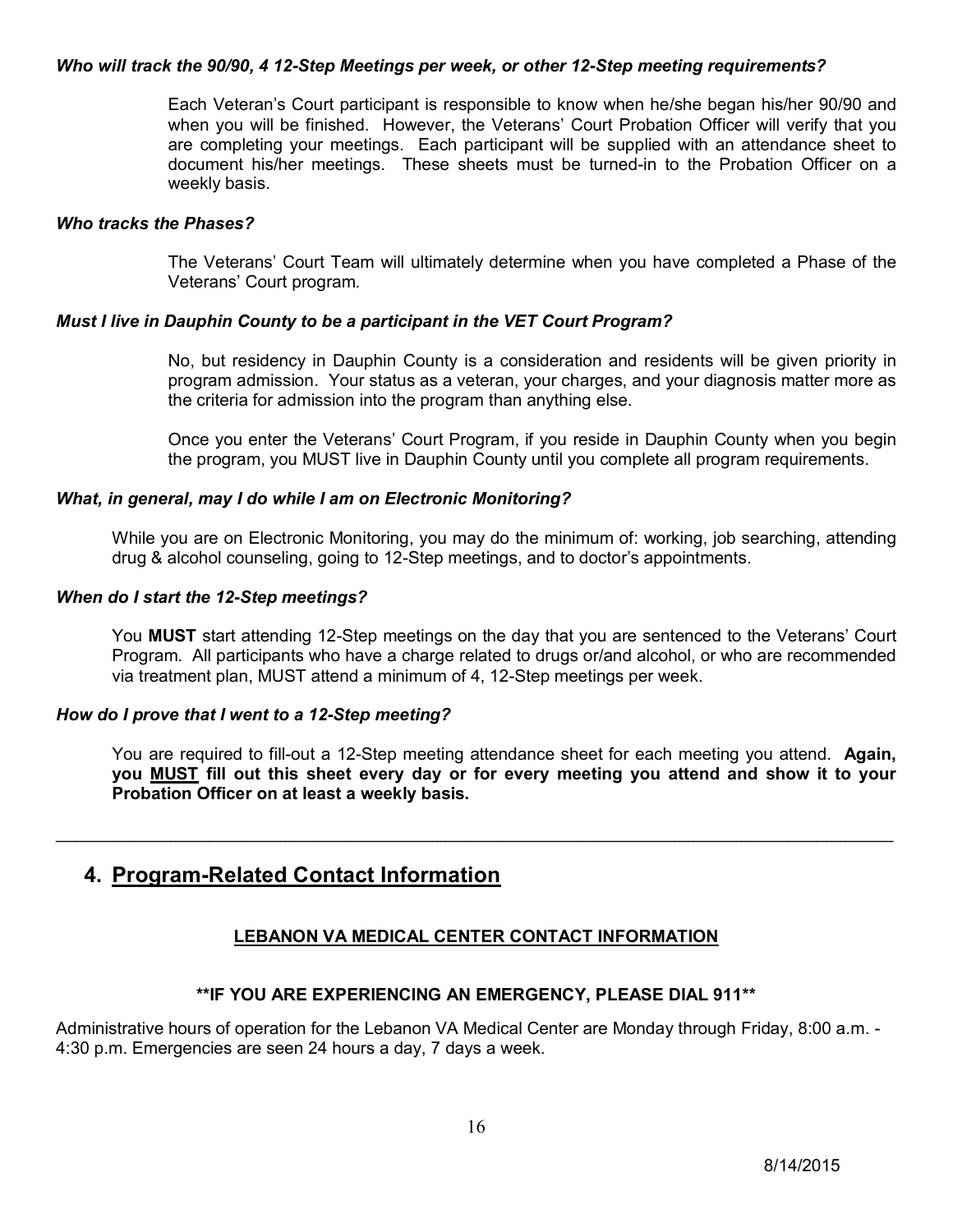## **General Contact Information**

Lebanon VA Medical Center 1700 South Lincoln Avenue Lebanon, PA 17042 (717) 272-6621 or toll free at 1-800-409-8771

#### **To Make, Change or Schedule an Appointment**

To make, change or cancel an appointment, please call the Lebanon VA Medical Center Appointment Line at (717) 272-6621 extension 5105 or toll-free at 1-800-409-8771, extension 5105 between the hours of 8:00 a.m. and 4:15 p.m.

#### **Medical or Prescription Advice**

Please contact our telephone care line if you need medical advice or have a question about your medication. Call Telephone Liaison Care (TLC) at these telephone numbers:

717-228-6041 or toll-free at 1-800-409-8771, extension 6041 and speak to a VA nurse, anytime, 24 hours a day, 7 days a week.

#### **Compensation and Pension**

To speak with someone in compensation and pension, call the Medical Center at (717) 272-6621, extension 5913.

#### **Release of Information**

If you need to get information from your medical records, please call the Release of Information office at (717) 272-6621 x6075 or 1-800-409-8771 x6075. Release of Information hours are 7:30 am to 4:15 pm.

#### **To Refill a Prescription**

To refill a prescription via the automated medication line, please call (717) 272-6621 x5991 or 1-800-409-8771 x5991. This telephone line is available 24 hours a day, 7 days a week.

## **DAUPHIN COUNTY DEPARTMENTAL CONTACT INFORMATION**

| <b>Department</b>                               | <b>Phone Number</b> | Ask to Speak with the                                    |
|-------------------------------------------------|---------------------|----------------------------------------------------------|
| Dauphin County Adult Probation Department       | (717) 780-6927      | Veterans' Court Adult Probation<br>Officer               |
| Dauphin County Commission Drug & Alcohol        | (717) 635-2254      | Veterans' Court Local D&A<br>Case Manager                |
| Office of the District Attorney, Dauphin County | $(717) 780 - 6767$  | Veterans' Court Coordinator                              |
| Office of the Public Defender, Dauphin County   | $(717) 780 - 6370$  | <b>Veterans' Court Treatment</b><br>Team Public Defender |
| Dauphin County Crisis Intervention Hotline      | $(717)$ 232-7511    | Crisis Worker                                            |